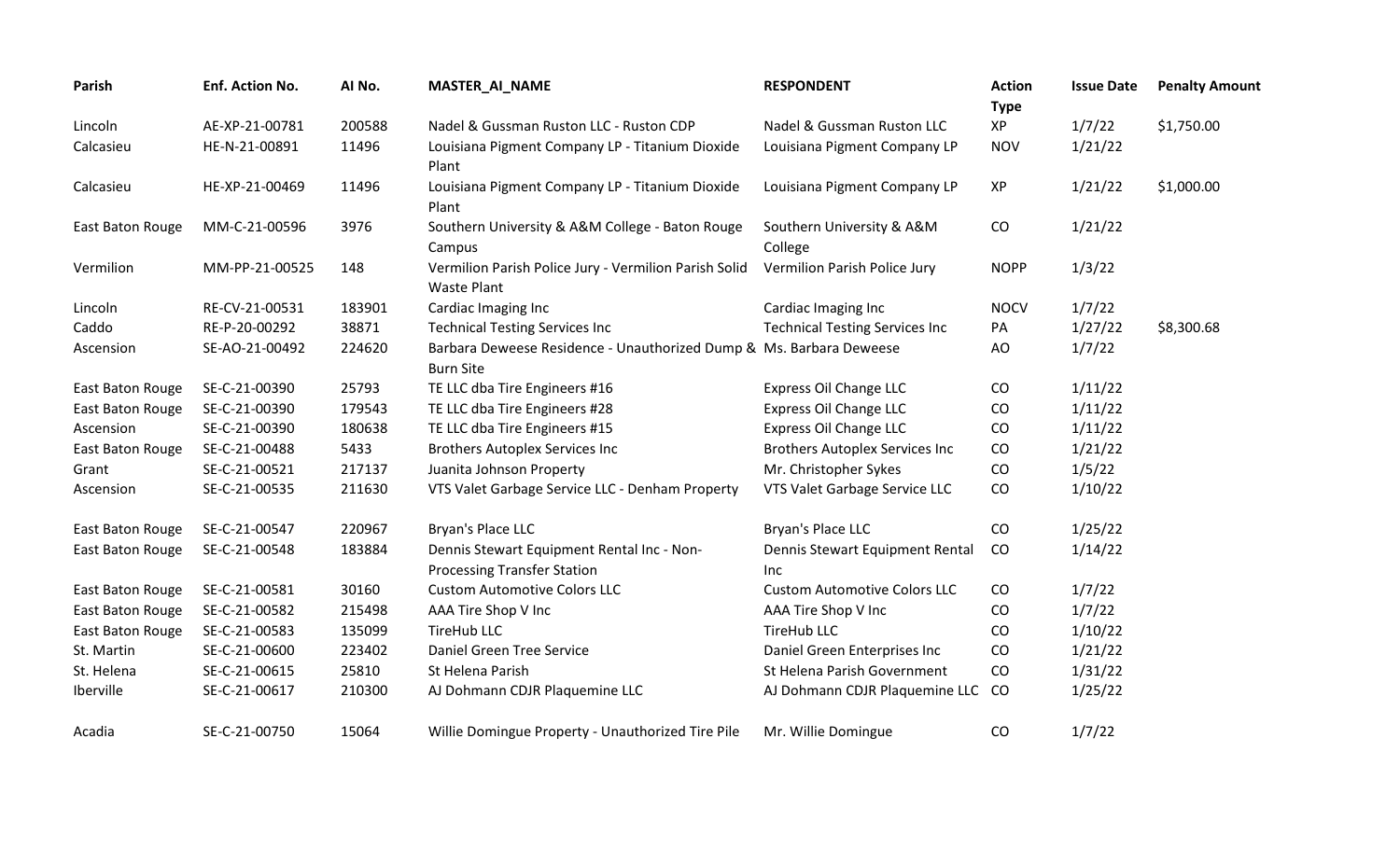| Grant               | SE-C-21-00783   | 227010 | Kevin McGlothlin                                                     | Mr. Kevin McGlothlin                                  | CO             | 1/21/22 |               |
|---------------------|-----------------|--------|----------------------------------------------------------------------|-------------------------------------------------------|----------------|---------|---------------|
| Lafayette           | SE-CN-21-00096  | 28168  | <b>Scott Construction Dump Inc</b>                                   | <b>Scott Construction Dump Inc</b>                    | <b>CONOPP</b>  | 1/11/22 |               |
| Lafayette           | SE-CN-21-00524  | 28008  | Acadiana Landfill LLC - Construction & Demolition<br>Debris Landfill | Acadiana Landfill LLC                                 | <b>CONOPP</b>  | 1/18/22 |               |
| St. Martin          | SE-CN-21-00730  | 224186 | Trevis Helaire - Incident Site                                       | <b>Helaire &amp; Associates LLC</b>                   | <b>CONOPP</b>  | 1/21/22 |               |
| St. Landry          | SE-N-21-00382   | 212792 | <b>SharePort Medical Waste Solutions LLC</b>                         | <b>SharePort Medical Waste Solution</b><br><b>LLC</b> | <b>NOV</b>     | 1/21/22 |               |
| Jefferson           | SE-N-21-00490   | 169430 | Down South Kustoms LLC                                               | Down South Kustoms LLC                                | <b>NOV</b>     | 1/21/22 |               |
| Caddo               | SE-P-20-00134   | 172203 | Get & Go Tires                                                       | Get & Go Tires LLC                                    | PA             | 1/11/22 | \$18,420.56   |
| Iberville           | SE-PP-21-00613  | 120029 | <b>Lionel Williams Trucking</b>                                      | Lionel & Charlene Williams                            | <b>NOPP</b>    | 1/14/22 |               |
| Orleans             | UE-P-20-00382   | 77965  | Kollins Service                                                      | Mr. CharlesE.Spahr                                    | PA             | 1/7/22  | \$16,672.36   |
| Calcasieu           | UE-P-20-00751   | 208240 | Express 27                                                           | <b>DGP Properties LLC</b>                             | PA             | 1/12/22 | \$2,596.40    |
| Not assigned        | UE-P-20-00751   | 212366 | <b>Texas Stage II Testing</b>                                        | <b>DGP Properties LLC</b>                             | PA             | 1/12/22 | See AI 208240 |
| Union               | UE-XP-21-00458  | 75498  | One Stop                                                             | Malix Enterprises LLC                                 | XP             | 1/7/22  | \$1,300.00    |
| Lafourche           | UE-XP-21-00608  | 70474  | Lockport Self Serve                                                  | Dugas Oil Company Inc                                 | <b>XP</b>      | 1/27/22 | \$4,000.00    |
| Ouachita            | WE-C-21-00170   | 41657  | Greater Ouachita Water Co - SE Regional WWTP                         | Greater Ouachita Water Co                             | CO             | 1/19/22 |               |
| Franklin            | WE-C-21-00278   | 43993  | Wisner Town of - Wisner Sewer Treatment Plant                        | Town of Wisner                                        | CO             | 1/21/22 |               |
| Acadia              | WE-C-21-00324   | 19545  | lota Town of - WWTP                                                  | Town of Iota                                          | CO             | 1/14/22 |               |
| St. Tammany         | WE-C-21-00413   | 115455 | Honda of Slidell                                                     | <b>GPI LA H LLC</b>                                   | CO             | 1/19/22 |               |
| Caddo               | WE-C-21-00628   | 78573  | Sonny's Corner Store                                                 | United Ventures Unlimited LLC                         | CO             | 1/14/22 |               |
| Lafourche           | WE-C-21-00762   | 129836 | RCS LLC - RCS Fourchon Dock                                          | <b>RCS LLC</b>                                        | CO             | 1/10/22 |               |
| <b>East Carroll</b> | WE-C-21-00797   | 33141  | Town of Lake Providence - North Pond                                 | Town of Lake Providence                               | CO             | 1/19/22 |               |
| Bienville           | WE-CN-21-00152A | 25163  | House of Raeford Farms of Louisiana LLC - Arcadia                    | House of Raeford Farms of                             | <b>ACONOPP</b> | 1/14/22 |               |
|                     |                 |        | <b>Processing Plant</b>                                              | Louisiana LLC                                         |                |         |               |
| Lafayette           | WE-CN-21-00635  | 101151 | <b>C&amp;D Trailer Park</b>                                          | Mr. Cleve Gaspard                                     | <b>CONOPP</b>  | 1/19/22 |               |
| Acadia              | WE-CV-21-00677  | 177200 | Egan Water Corp - Plant Road Water Treatment<br>Facility             | Egan Water Corp                                       | <b>NOCV</b>    | 1/27/22 |               |
| <b>East Carroll</b> | WE-CV-21-00678  | 205482 | Wiley's Fish Market Inc                                              | Wiley's Fish Market Inc                               | <b>NOCV</b>    | 1/19/22 |               |
| St. Martin          | WE-CV-21-00693  | 116545 | <b>Cypress Briar Enterprises Inc</b>                                 | <b>Cypress Briar Enterprises Inc</b>                  | <b>NOCV</b>    | 1/27/22 |               |
| Terrebonne          | WE-P-21-00212   | 196537 | Randazzo's Highway 24 Seafood LLC - Randazzo's<br>Highway 24 Seafood | Mr. Todd Chauvin                                      | PA             | 1/7/22  | \$1,559.69    |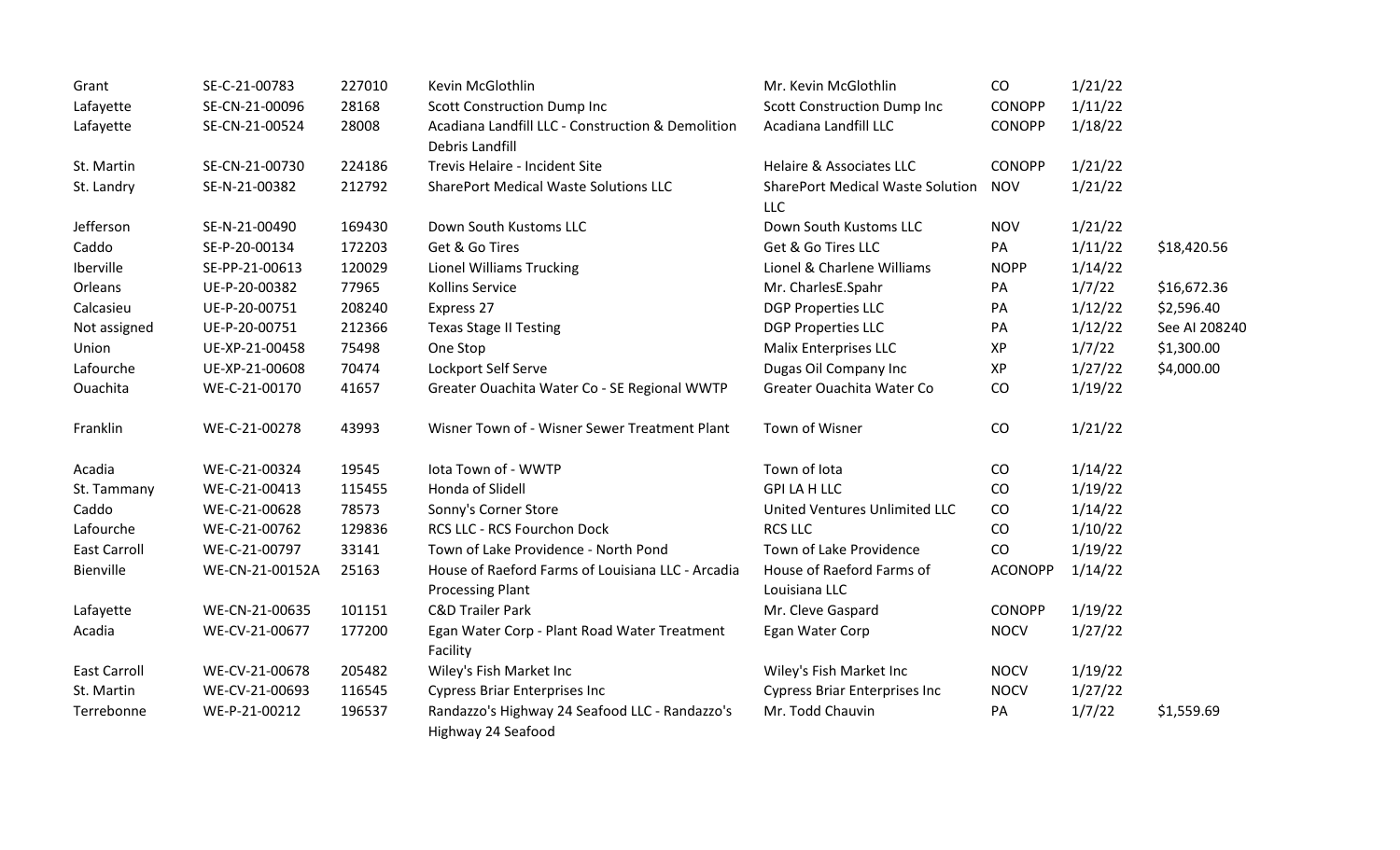| Tangipahoa | WE-PP-20-00530 | 145517 | Magnolia Water Utility Operating Company LLC -<br>Maplewood Subdivision WWTP                    | Mo-Dad Utilities LLC | <b>NOPP</b> | 1/21/22 |
|------------|----------------|--------|-------------------------------------------------------------------------------------------------|----------------------|-------------|---------|
| Tangipahoa | WE-PP-20-00530 | 146822 | Magnolia Water Utility Operating Company LLC -<br>Logan Creek Subdivision WWTP                  | Mo-Dad Utilities LLC | <b>NOPP</b> | 1/21/22 |
| Tangipahoa | WE-PP-20-00530 | 146828 | Magnolia Water Utility Operating Company LLC -<br>Timber Ridge Subdivision WWTP                 | Mo-Dad Utilities LLC | <b>NOPP</b> | 1/21/22 |
| Tangipahoa | WE-PP-20-00530 | 147193 | Magnolia Water Utility Operating Company LLC -<br>Southern Pines Subdivision - WWTP             | Mo-Dad Utilities LLC | <b>NOPP</b> | 1/21/22 |
| Livingston | WE-PP-20-00530 | 123657 | Magnolia Water Utility Operating Company LLC -<br>Terry Harbor/Kingspoint Marina                | Mo-Dad Utilities LLC | <b>NOPP</b> | 1/21/22 |
| Livingston | WE-PP-20-00530 | 147231 | Magnolia Water Utility Operating Company LLC -<br><b>Bridalwood WWTF</b>                        | Mo-Dad Utilities LLC | <b>NOPP</b> | 1/21/22 |
| Livingston | WE-PP-20-00530 | 147233 | Magnolia Water Utility Operating Company LLC -<br>Livingston Trace Subdivision                  | Mo-Dad Utilities LLC | <b>NOPP</b> | 1/21/22 |
| Livingston | WE-PP-20-00530 | 147407 | Magnolia Water Utility Operating Company LLC -<br>Montrose Subdivision 2nd Filing WWTP          | Mo-Dad Utilities LLC | <b>NOPP</b> | 1/21/22 |
| Livingston | WE-PP-20-00530 | 147409 | Magnolia Water Utility Operating Company LLC -<br><b>Meadow Lake Subdivision STP</b>            | Mo-Dad Utilities LLC | <b>NOPP</b> | 1/21/22 |
| Livingston | WE-PP-20-00530 | 149913 | Magnolia Water Utility Operating Company LLC -<br><b>Cross Creek WWTF</b>                       | Mo-Dad Utilities LLC | <b>NOPP</b> | 1/21/22 |
| Tangipahoa | WE-PP-20-00530 | 149914 | Magnolia Water Utility Operating Company LLC -<br><b>Emerald Estates WWTF</b>                   | Mo-Dad Utilities LLC | <b>NOPP</b> | 1/21/22 |
| Ascension  | WE-PP-20-00530 | 41306  | Magnolia Water Utility Operating Company LLC -<br><b>Whispering Oaks WWTF</b>                   | Mo-Dad Utilities LLC | <b>NOPP</b> | 1/21/22 |
| Tangipahoa | WE-PP-20-00530 | 150634 | Magnolia Water Utility Operating Company LLC -<br><b>Riverwoods Subdivision</b>                 | Mo-Dad Utilities LLC | <b>NOPP</b> | 1/21/22 |
| Livingston | WE-PP-20-00530 | 150779 | Magnolia Water Utility Operating Company LLC -<br>Stone Hill Subdivision                        | Mo-Dad Utilities LLC | <b>NOPP</b> | 1/21/22 |
| Livingston | WE-PP-20-00530 | 151666 | Magnolia Water Utility Operating Company LLC -<br>Seigle Landing Subdivision WWTP               | Mo-Dad Utilities LLC | <b>NOPP</b> | 1/21/22 |
| Tangipahoa | WE-PP-20-00530 | 151669 | Magnolia Water Utility Operating Company LLC - The Mo-Dad Utilities LLC<br>Landings Subdivision |                      | <b>NOPP</b> | 1/21/22 |
| Ascension  | WE-PP-20-00530 | 41307  | Magnolia Water Utility Operating Company LLC -<br><b>Cypress Lake WWTF</b>                      | Mo-Dad Utilities LLC | <b>NOPP</b> | 1/21/22 |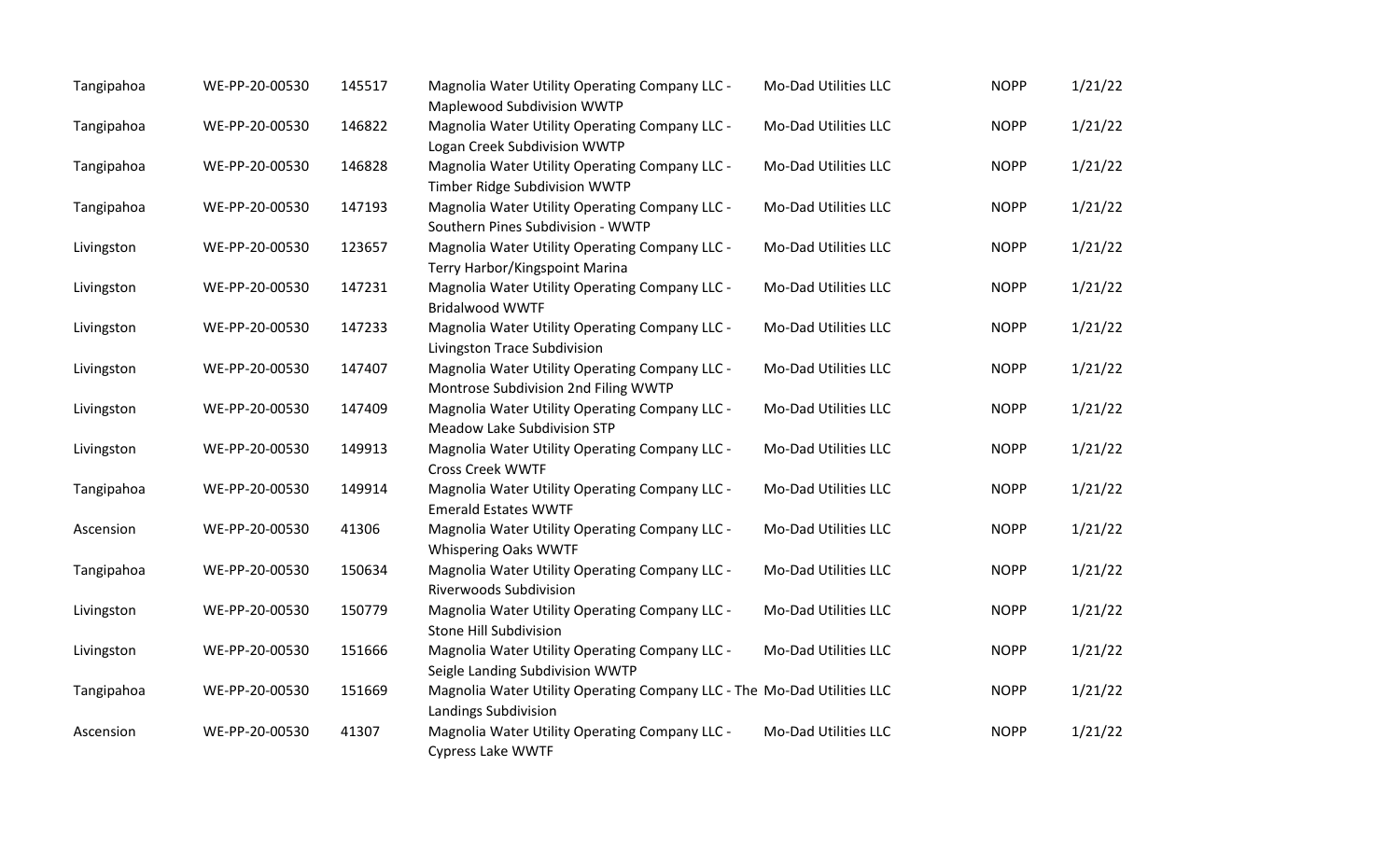| Tangipahoa       | WE-PP-20-00530 | 152319 | Magnolia Water Utility Operating Company LLC -<br><b>Madeline Court Subdivison</b>                | Mo-Dad Utilities LLC | <b>NOPP</b> | 1/21/22 |
|------------------|----------------|--------|---------------------------------------------------------------------------------------------------|----------------------|-------------|---------|
| Tangipahoa       | WE-PP-20-00530 | 41760  | Magnolia Water Utility Operating Company LLC -<br><b>Black Subdivision WWTF</b>                   | Mo-Dad Utilities LLC | <b>NOPP</b> | 1/21/22 |
| Tangipahoa       | WE-PP-20-00530 | 152577 | Magnolia Water Utility Operating Company LLC -<br><b>Martinville Estates</b>                      | Mo-Dad Utilities LLC | <b>NOPP</b> | 1/21/22 |
| Livingston       | WE-PP-20-00530 | 153228 | Magnolia Water Utility Operating Company LLC -<br><b>Brighton Cove WWTF</b>                       | Mo-Dad Utilities LLC | <b>NOPP</b> | 1/21/22 |
| Livingston       | WE-PP-20-00530 | 123729 | Magnolia Water Utility Operating Company LLC -<br><b>Tranquility Lakes Subdivision</b>            | Mo-Dad Utilities LLC | <b>NOPP</b> | 1/21/22 |
| Livingston       | WE-PP-20-00530 | 154140 | Magnolia Water Utility Operating LLC - LA Purchase<br><b>Equestrian Estates WWTP</b>              | Mo-Dad Utilities LLC | <b>NOPP</b> | 1/21/22 |
| Livingston       | WE-PP-20-00530 | 123735 | Magnolia Water Utility Operating Company LLC -<br><b>Woodland Crossing II WWTF</b>                | Mo-Dad Utilities LLC | <b>NOPP</b> | 1/21/22 |
| East Baton Rouge | WE-PP-20-00530 | 155123 | Magnolia Water Utility Operating Company LLC -<br>Audubon Square WWTF                             | Mo-Dad Utilities LLC | <b>NOPP</b> | 1/21/22 |
| Livingston       | WE-PP-20-00530 | 43146  | Magnolia Water Utility Operating Company LLC -<br><b>Shadowpines Subdivision</b>                  | Mo-Dad Utilities LLC | <b>NOPP</b> | 1/21/22 |
| Livingston       | WE-PP-20-00530 | 155154 | Magnolia Water Utility Operating Company LLC -<br>Deer Crossing WWTF                              | Mo-Dad Utilities LLC | <b>NOPP</b> | 1/21/22 |
| Livingston       | WE-PP-20-00530 | 123737 | Magnolia Water Utility Operating Company LLC -<br><b>Woodland Crossing IV WWTF</b>                | Mo-Dad Utilities LLC | <b>NOPP</b> | 1/21/22 |
| Ascension        | WE-PP-20-00530 | 43147  | Magnolia Water Utility Operating Company LLC - The Mo-Dad Utilities LLC<br>Reserve at Willow Lake |                      | <b>NOPP</b> | 1/21/22 |
| East Baton Rouge | WE-PP-20-00530 | 157138 | Magnolia Water Utility Operating Company LLC -<br>Woodstock Subdivision WWTP                      | Mo-Dad Utilities LLC | <b>NOPP</b> | 1/21/22 |
| Ascension        | WE-PP-20-00530 | 43148  | Magnolia Water Utility Operating Company LLC -<br><b>Manchac Highlands Subdivision</b>            | Mo-Dad Utilities LLC | <b>NOPP</b> | 1/21/22 |
| Tangipahoa       | WE-PP-20-00530 | 158035 | Magnolia Water Utility Operating Company LLC -<br><b>Elmwood Park WWTF</b>                        | Mo-Dad Utilities LLC | <b>NOPP</b> | 1/21/22 |
| Tangipahoa       | WE-PP-20-00530 | 123862 | Magnolia Water Utility Operating Company LLC -<br>Ponchatoula Trace Subdivision                   | Mo-Dad Utilities LLC | <b>NOPP</b> | 1/21/22 |
| Tangipahoa       | WE-PP-20-00530 | 158814 | Magnolia Water Utility Operating Company LLC -<br><b>Arrington Place WWTF</b>                     | Mo-Dad Utilities LLC | <b>NOPP</b> | 1/21/22 |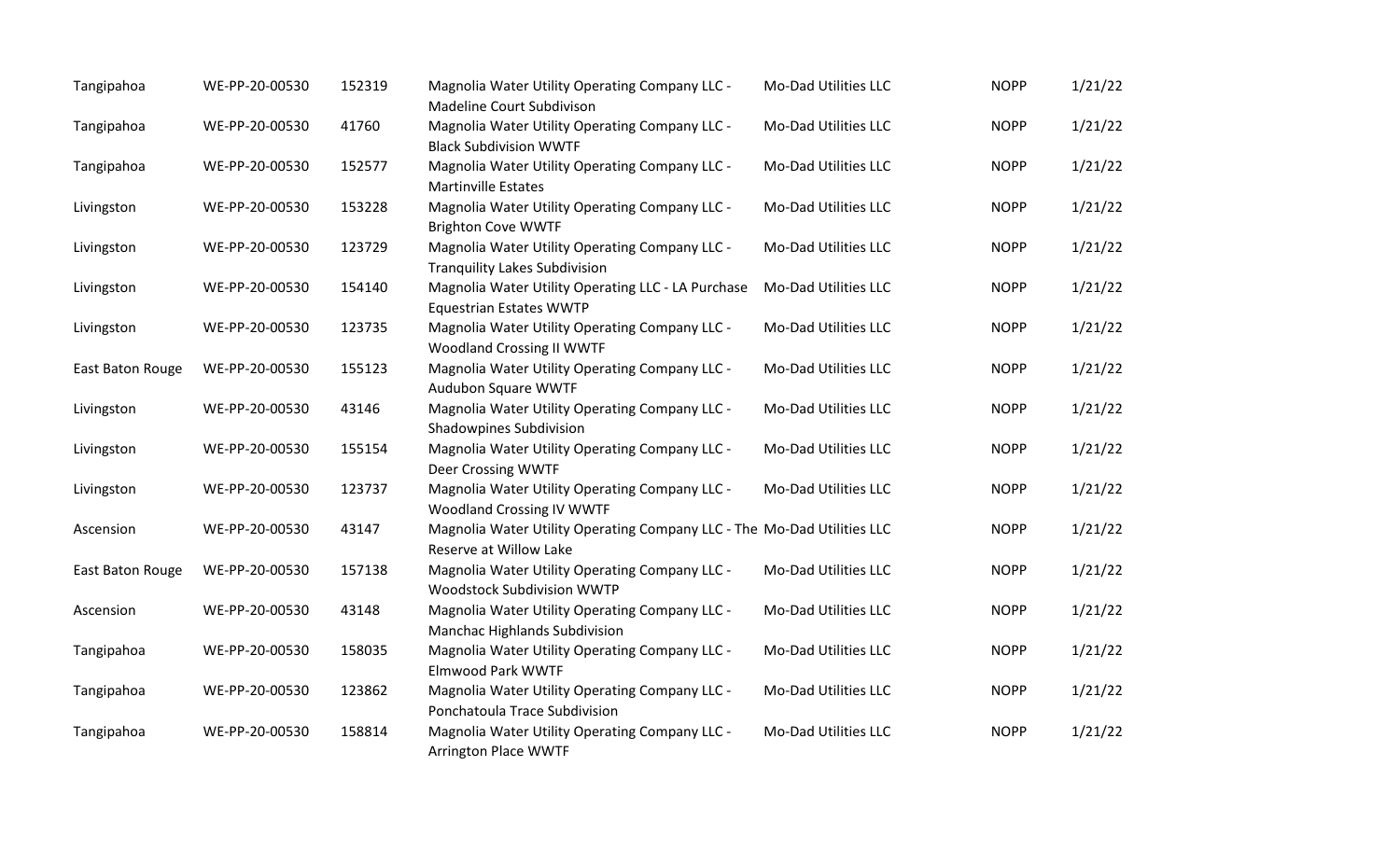| Tangipahoa       | WE-PP-20-00530 | 126420 | Magnolia Water Utility Operating Company LLC - The Mo-Dad Utilities LLC<br><b>Rivers Subdivision</b> |                             | <b>NOPP</b> | 1/21/22 |
|------------------|----------------|--------|------------------------------------------------------------------------------------------------------|-----------------------------|-------------|---------|
| Tangipahoa       | WE-PP-20-00530 | 126423 | Magnolia Water Utility Operating Company - The<br>Villas of Bedico Creek Subdivision                 | Mo-Dad Utilities LLC        | <b>NOPP</b> | 1/21/22 |
| Livingston       | WE-PP-20-00530 | 126986 | Magnolia Water Utility Operating Company LLC -<br>Riverside Ridge Subdivision                        | Mo-Dad Utilities LLC        | <b>NOPP</b> | 1/21/22 |
| Tangipahoa       | WE-PP-20-00530 | 127038 | Magnolia Water Utility Operating Company LLC -<br><b>Cypress Hollow WWTF</b>                         | Mo-Dad Utilities LLC        | <b>NOPP</b> | 1/21/22 |
| Ascension        | WE-PP-20-00530 | 159628 | Magnolia Water Utility Operating Company LLC -<br><b>Weston Court WWTF</b>                           | Mo-Dad Utilities LLC        | <b>NOPP</b> | 1/21/22 |
| West Baton Rouge | WE-PP-20-00530 | 127040 | Magnolia Water Utility Operating Company LLC -<br>West Lake Subdivision                              | Mo-Dad Utilities LLC        | <b>NOPP</b> | 1/21/22 |
| Livingston       | WE-PP-20-00530 | 163137 | Magnolia Water Utility Operating Company LLC -<br>Arbor Walk WWTF                                    | Mo-Dad Utilities LLC        | <b>NOPP</b> | 1/21/22 |
| Livingston       | WE-PP-20-00530 | 127042 | Magnolia Water Utility Operating Company LLC -<br>South Haven Wastewater Treatment Plant             | Mo-Dad Utilities LLC        | <b>NOPP</b> | 1/21/22 |
| Ascension        | WE-PP-20-00530 | 164710 | Magnolia Water Utility Operating Company LLC -<br>West Ridge WWTF                                    | Mo-Dad Utilities LLC        | <b>NOPP</b> | 1/21/22 |
| Livingston       | WE-PP-20-00530 | 127044 | Magnolia Water Utility Operating Company LLC -<br>Autumn Run WWTF                                    | Mo-Dad Utilities LLC        | <b>NOPP</b> | 1/21/22 |
| Tangipahoa       | WE-PP-20-00530 | 128417 | Magnolia Water Utility Operating Company LLC -<br>Olde Mill Subdivision                              | Mo-Dad Utilities LLC        | <b>NOPP</b> | 1/21/22 |
| East Baton Rouge | WE-PP-20-00530 | 170627 | Magnolia Water Utility Operating Company LLC -<br><b>Burlington Lakes WWTF</b>                       | Mo-Dad Utilities LLC        | <b>NOPP</b> | 1/21/22 |
| East Baton Rouge | WE-PP-20-00530 | 129275 | Magnolia Water Utility Operating Company LLC -<br>Amber Lake WWTF                                    | Mo-Dad Utilities LLC        | <b>NOPP</b> | 1/21/22 |
| Livingston       | WE-PP-20-00530 | 130058 | Magnolia Water Utility Operating Company LLC -<br><b>Brightwood WWTF</b>                             | Mo-Dad Utilities LLC        | <b>NOPP</b> | 1/21/22 |
| Tangipahoa       | WE-PP-20-00530 | 121717 | Magnolia Water Utility Operating Company LLC -<br>Whispering Winds WWTF                              | Mo-Dad Utilities LLC        | <b>NOPP</b> | 1/21/22 |
| Ascension        | WE-PP-20-00530 | 19006  | Magnolia Water Utility Operating Company LLC -<br>Southwood Village Subdivision                      | <b>Mo-Dad Utilities LLC</b> | <b>NOPP</b> | 1/21/22 |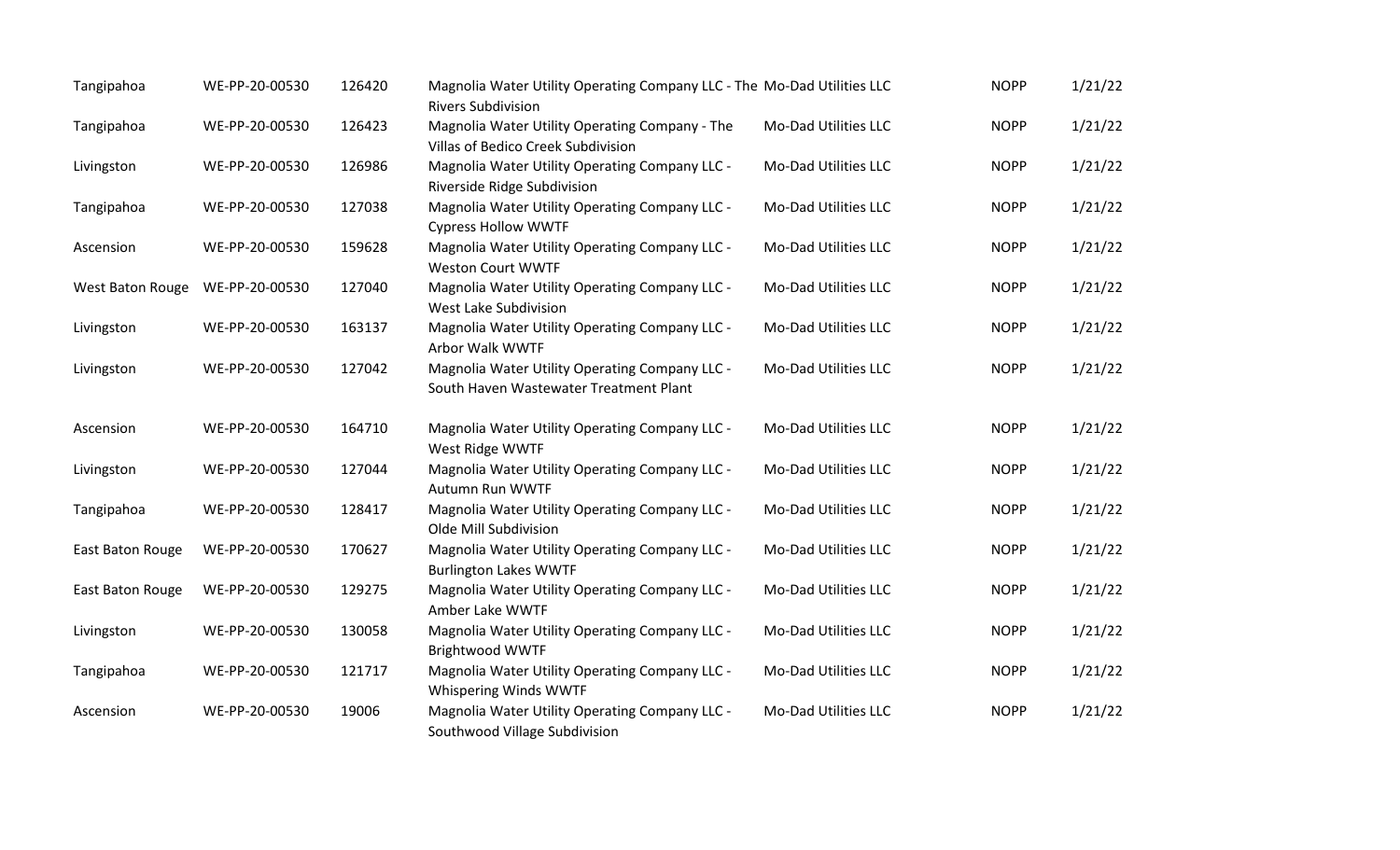| Ascension        | WE-PP-20-00530 | 172466 | Magnolia Water Utility Operating Company LLC-<br>Parisenne Villas                                  | Mo-Dad Utilities LLC | <b>NOPP</b> | 1/21/22 |
|------------------|----------------|--------|----------------------------------------------------------------------------------------------------|----------------------|-------------|---------|
| Tangipahoa       | WE-PP-20-00530 | 132674 | Magnolia Water Utility Operating Company LLC -<br>Loranger Trace Subdivision                       | Mo-Dad Utilities LLC | <b>NOPP</b> | 1/21/22 |
| East Baton Rouge | WE-PP-20-00530 | 173260 | Magnolia Water Utility Operating Company LLC -<br><b>Gates at Burlington WWTF</b>                  | Mo-Dad Utilities LLC | <b>NOPP</b> | 1/21/22 |
| Tangipahoa       | WE-PP-20-00530 | 132753 | Magnolia Water Utility Operating Company LLC -<br>Belle Foret IV WWTF                              | Mo-Dad Utilities LLC | <b>NOPP</b> | 1/21/22 |
| Tangipahoa       | WE-PP-20-00530 | 174194 | Magnolia Water Utility Operating Company LLC -<br>Wolfe Lakes WWTF                                 | Mo-Dad Utilities LLC | <b>NOPP</b> | 1/21/22 |
| Tangipahoa       | WE-PP-20-00530 | 121718 | Magnolia Water Utility Operating Company LLC - Isle Mo-Dad Utilities LLC<br>of Orleans Garden WWTF |                      | <b>NOPP</b> | 1/21/22 |
| Livingston       | WE-PP-20-00530 | 43151  | Magnolia Water Utility Operating Company LLC -<br>Carter Hill WWTF                                 | Mo-Dad Utilities LLC | <b>NOPP</b> | 1/21/22 |
| Livingston       | WE-PP-20-00530 | 18658  | Magnolia Water Utility Operating Company LLC -<br><b>Gunboat Island Estates WWTF</b>               | Mo-Dad Utilities LLC | <b>NOPP</b> | 1/21/22 |
| Tangipahoa       | WE-PP-20-00530 | 121720 | Magnolia Utility Operating Company LLC - Greenleaf Mo-Dad Utilities LLC<br><b>WWTF</b>             |                      | <b>NOPP</b> | 1/21/22 |
| Livingston       | WE-PP-20-00530 | 81092  | Magnolia Water Utility Operating Company LLC -<br>Justin Heights Trailer Park WWTF                 | Mo-Dad Utilities LLC | <b>NOPP</b> | 1/21/22 |
| Livingston       | WE-PP-20-00530 | 174196 | Magnolia Water Utility Operating Company LLC -<br>RiverScape at Clio Inc                           | Mo-Dad Utilities LLC | <b>NOPP</b> | 1/21/22 |
| Livingston       | WE-PP-20-00530 | 122128 | Magnolia Water Utility Operating Company LLC -<br>Woodland Ridge WWTF                              | Mo-Dad Utilities LLC | <b>NOPP</b> | 1/21/22 |
| Livingston       | WE-PP-20-00530 | 123163 | Magnolia Water Utility Operating Company LLC -<br>Park Ridge Subdivision                           | Mo-Dad Utilities LLC | <b>NOPP</b> | 1/21/22 |
| Tangipahoa       | WE-PP-20-00530 | 133094 | Magnolia Water Utility Operating Company LLC -<br>Davie Estates WWTF                               | Mo-Dad Utilities LLC | <b>NOPP</b> | 1/21/22 |
| Tangipahoa       | WE-PP-20-00530 | 123656 | Magnolia Water Utility Operating Company LLC - The Mo-Dad Utilities LLC<br>Village Subdivision     |                      | <b>NOPP</b> | 1/21/22 |
| Livingston       | WE-PP-20-00530 | 89506  | Magnolia Water Utility Operating Company LLC -<br><b>Rolling Meadow Subdivision</b>                | Mo-Dad Utilities LLC | <b>NOPP</b> | 1/21/22 |
| Livingston       | WE-PP-20-00530 | 136105 | Magnolia Water Utility Operating Company LLC -<br><b>Woodland Crossing VII WWTF</b>                | Mo-Dad Utilities LLC | <b>NOPP</b> | 1/21/22 |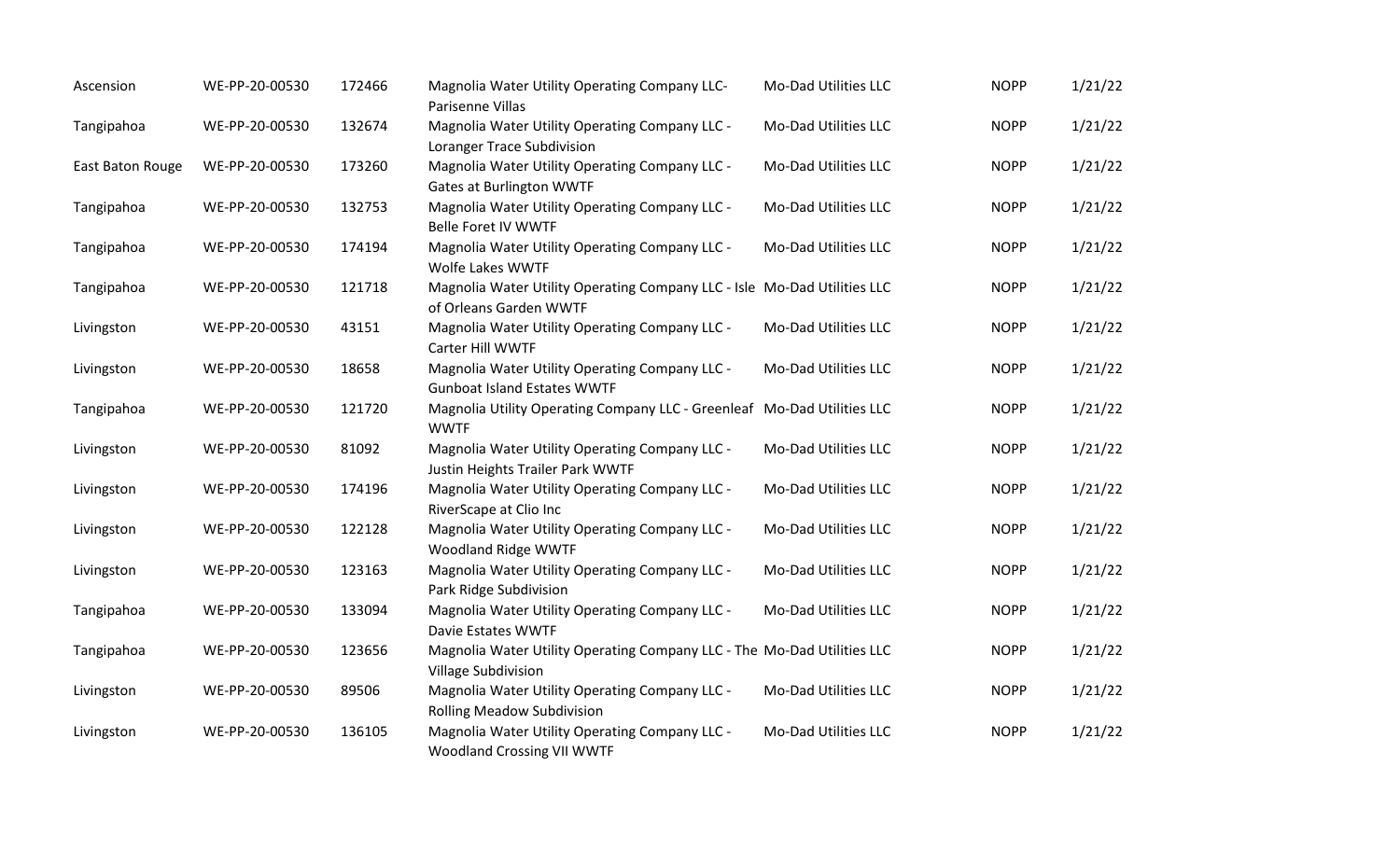| Ascension        | WE-PP-20-00530 | 137625 | Magnolia Water Utility Operating Company LLC -<br>Canary Island Condo WWTF       | Mo-Dad Utilities LLC | <b>NOPP</b> | 1/21/22 |
|------------------|----------------|--------|----------------------------------------------------------------------------------|----------------------|-------------|---------|
| Tangipahoa       | WE-PP-20-00530 | 89507  | Magnolia Water Utility Operating Company LLC -<br><b>Burdon Orleans WWTF</b>     | Mo-Dad Utilities LLC | <b>NOPP</b> | 1/21/22 |
| Tangipahoa       | WE-PP-20-00530 | 137742 | Magnolia Water Utility Operating Company LLC -<br>Pelican Gardens Subdivision    | Mo-Dad Utilities LLC | <b>NOPP</b> | 1/21/22 |
| Ascension        | WE-PP-20-00530 | 20039  | Magnolia Water Utility Operating Company LLC -<br>Willow Lake WWTF               | Mo-Dad Utilities LLC | <b>NOPP</b> | 1/21/22 |
| Livingston       | WE-PP-20-00530 | 142117 | Magnolia Water Utility Operating Company LLC -<br><b>Collins Place WWTF</b>      | Mo-Dad Utilities LLC | <b>NOPP</b> | 1/21/22 |
| Tangipahoa       | WE-PP-20-00530 | 92403  | Magnolia Water Utility Operating Company LLC -<br>Azalea Woods WWTF              | Mo-Dad Utilities LLC | <b>NOPP</b> | 1/21/22 |
| Ascension        | WE-PP-20-00530 | 40401  | Magnolia Water Utility Operating Company LLC -<br>Lake Park Subdivision          | Mo-Dad Utilities LLC | <b>NOPP</b> | 1/21/22 |
| Tangipahoa       | WE-PP-20-00530 | 97596  | Magnolia Water Utility Operating Company LLC -<br>Carriage House Appt WWTF       | Mo-Dad Utilities LLC | <b>NOPP</b> | 1/21/22 |
| Livingston       | WE-PP-20-00530 | 99915  | Magnolia Water Utility Operating Company LLC -<br>Spring Lake Subdivision        | Mo-Dad Utilities LLC | <b>NOPP</b> | 1/21/22 |
| Ascension        | WE-PP-20-00530 | 41302  | Magnolia Water Utility Operating Company LLC -<br><b>Stone Ridge Subdivision</b> | Mo-Dad Utilities LLC | <b>NOPP</b> | 1/21/22 |
| Livingston       | WE-PP-20-00530 | 100080 | Magnolia Water Utility Operating Company LLC -<br><b>Driftwood Estates WWTF</b>  | Mo-Dad Utilities LLC | <b>NOPP</b> | 1/21/22 |
| Ascension        | WE-PP-20-00530 | 100081 | Magnolia Water Utility Operating Company LLC -<br><b>Galvez Cove WWTF</b>        | Mo-Dad Utilities LLC | <b>NOPP</b> | 1/21/22 |
| Ascension        | WE-PP-20-00530 | 41303  | Magnolia Water Utility Operating Company LLC -<br>Lakes at Manchac               | Mo-Dad Utilities LLC | <b>NOPP</b> | 1/21/22 |
| Ascension        | WE-PP-20-00530 | 41304  | Magnolia Water Utility Operating Company LLC -<br><b>Galvez Oaks WWTF</b>        | Mo-Dad Utilities LLC | <b>NOPP</b> | 1/21/22 |
| East Baton Rouge | WE-PP-20-00530 | 100082 | Magnolia Water Utility Operating Company LLC -<br>Oak Cluster Subdivision        | Mo-Dad Utilities LLC | <b>NOPP</b> | 1/21/22 |
| Tangipahoa       | WE-PP-20-00530 | 101749 | Magnolia Water Utility Operating Company LLC -<br>Lakin Ridge Subdivision        | Mo-Dad Utilities LLC | <b>NOPP</b> | 1/21/22 |
| Ascension        | WE-PP-20-00530 | 41305  | Magnolia Water Utility Operating Company LLC -<br>Wood Run WWTF                  | Mo-Dad Utilities LLC | <b>NOPP</b> | 1/21/22 |